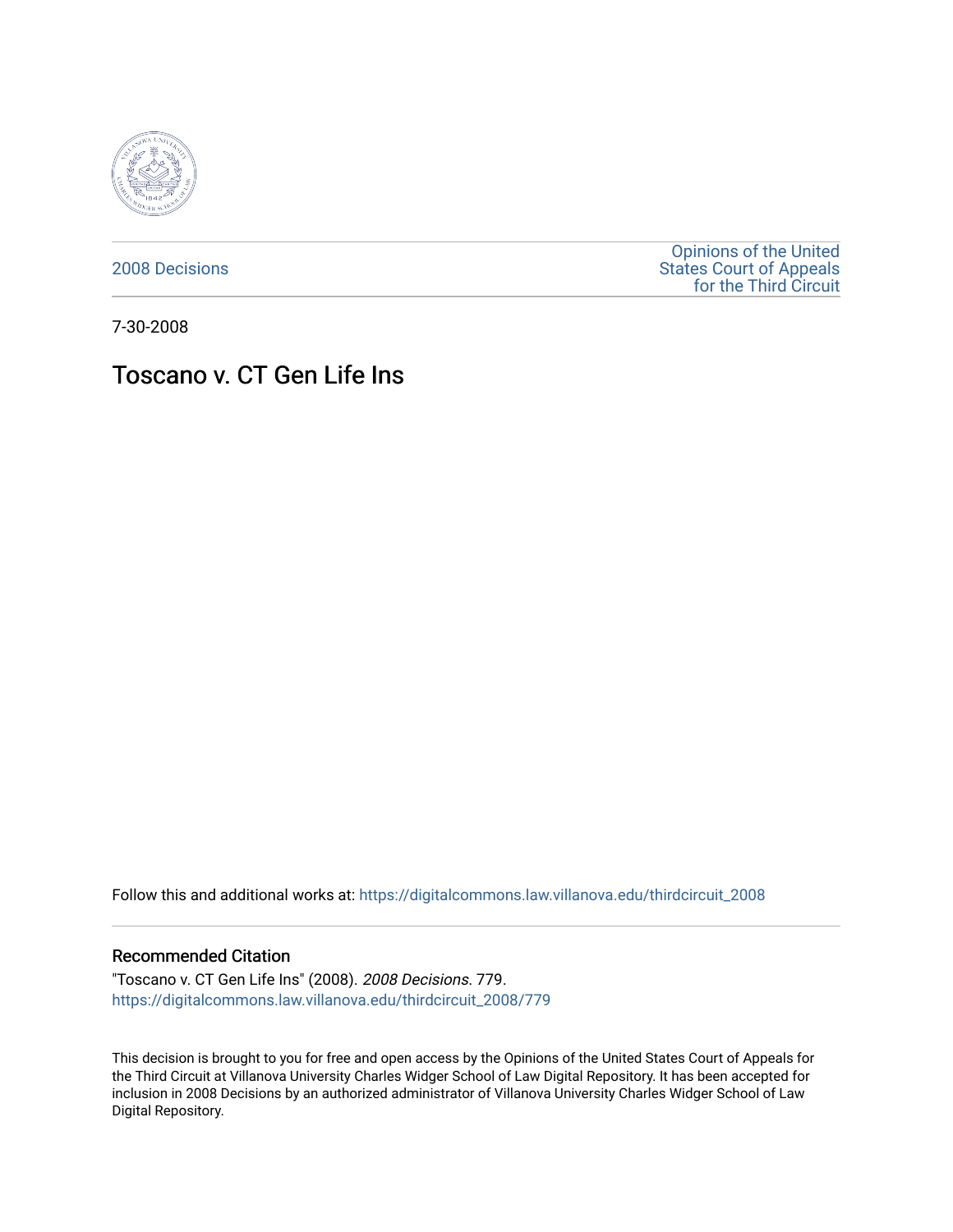## **NOT PRECEDENTIAL**

# UNITED STATES COURT OF APPEALS FOR THE THIRD CIRCUIT

\_\_\_\_\_\_\_\_\_\_\_

No. 07-1629

### LOUIS PAUL TOSCANO,

Appellant

v.

CONNECTICUT GENERAL LIFE INSURANCE COMPANY, also known as CIGNA

\_\_\_\_\_\_\_\_\_\_\_\_\_\_\_\_\_\_\_\_\_\_\_\_\_\_\_\_\_\_\_\_\_\_\_\_

On Appeal from the United States District Court for the District of New Jersey D.C. No. 05-cv-04833 (Honorable Garrett E. Brown, Jr.)

Submitted Pursuant to Third Circuit LAR 34.1(a) June 23, 2008

\_\_\_\_\_\_\_\_\_\_\_\_\_\_\_\_\_\_\_\_\_\_\_\_\_\_\_\_\_\_\_\_\_\_\_\_

Before: McKEE, SMITH and CHAGARES, Circuit Judges

(Opinion filed: July 30, 2008) \_\_\_\_\_\_\_\_\_\_\_

> OPINION \_\_\_\_\_\_\_\_\_\_\_

PER CURIAM

Louis Paul Toscano appeals, pro se, from an order of the district court dismissing

his complaint under Federal Rule of Civil Procedure 12(b)(6). For the reasons that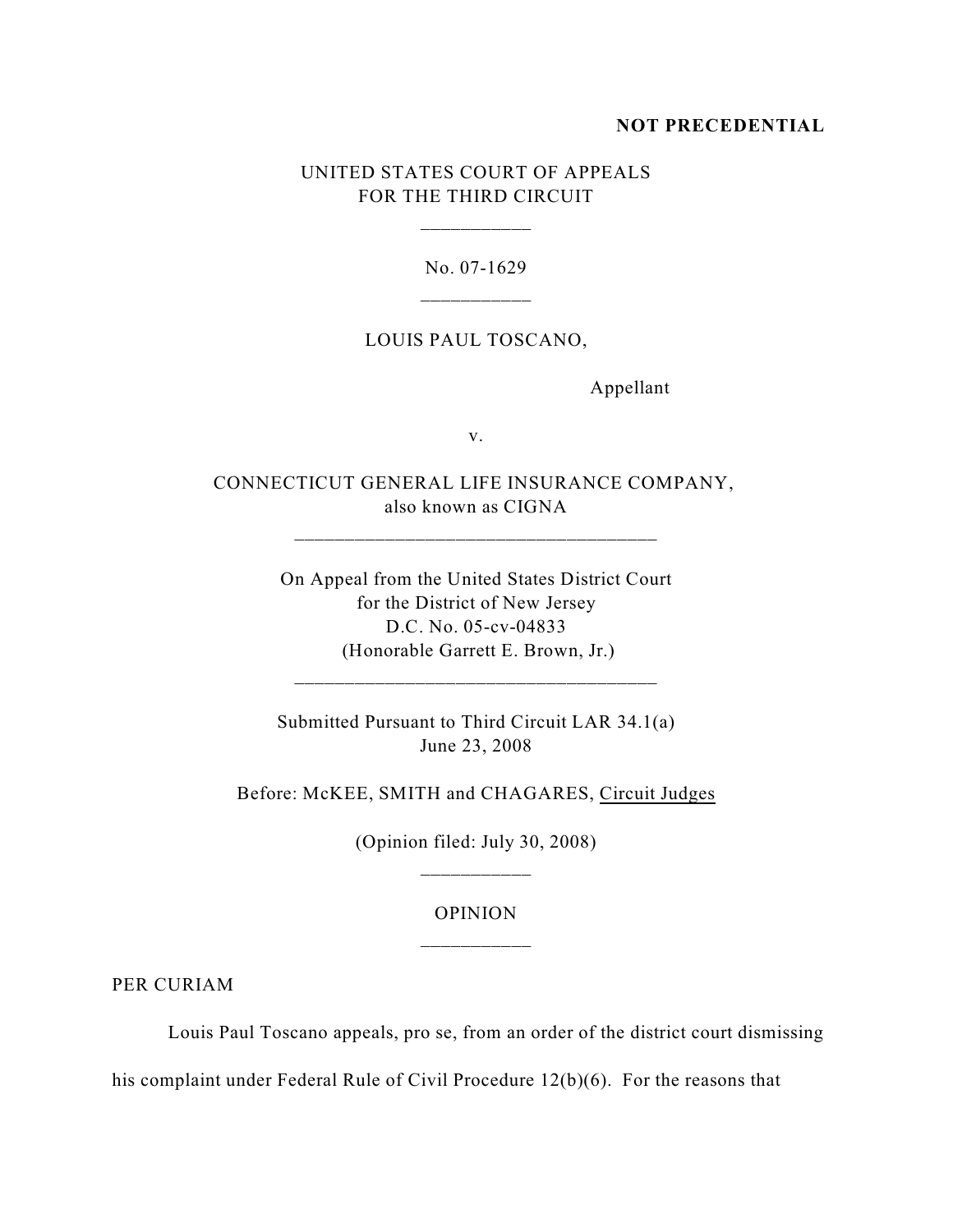follow, we will affirm.

I.

On July 6, 2001, Toscano commenced a suit against Connecticut General Life Insurance Company ("CGLIC") in the Superior Court of New Jersey in which he alleged that CGLIC wrongfully terminated his disability benefits. Toscano sought an order reinstating those benefits under the terms of a group long-term disability insurance policy issued by CGLIC to AT&T (his former employer). The matter was removed to the United States District Court for the District of New Jersey and was resolved by a settlement agreement and general release executed by the parties on January 8, 2002. The agreement provided, in part, that commencing on January 1, 2002, CGLIC would reinstate monthly long-term disability benefit payments to  $Toscano<sup>1</sup>$ . CGLIC continues to make these payments. The district court entered a stipulation of dismissal with prejudice on January 23, 2002.

Dissatisfied with this—allegedly pyrrhic—victory, Toscano filed the instant action on October 5, 2005. In the instant complaint, Toscano challenges appellee's involvement in his departure, and his subsequent assignment to long-term disability benefits, by  $AT&T$ in 1992. He further claims that conditions placed on the receipt of his long-term disability benefit payments by CGLIC prevented him from obtaining employment and that CGLIC assisted AT&T in wrongfully terminating him. On October 6, 2006, CGLIC

 $\,^1$  CGLIC also made a separate payment of \$1,000 to Toscano.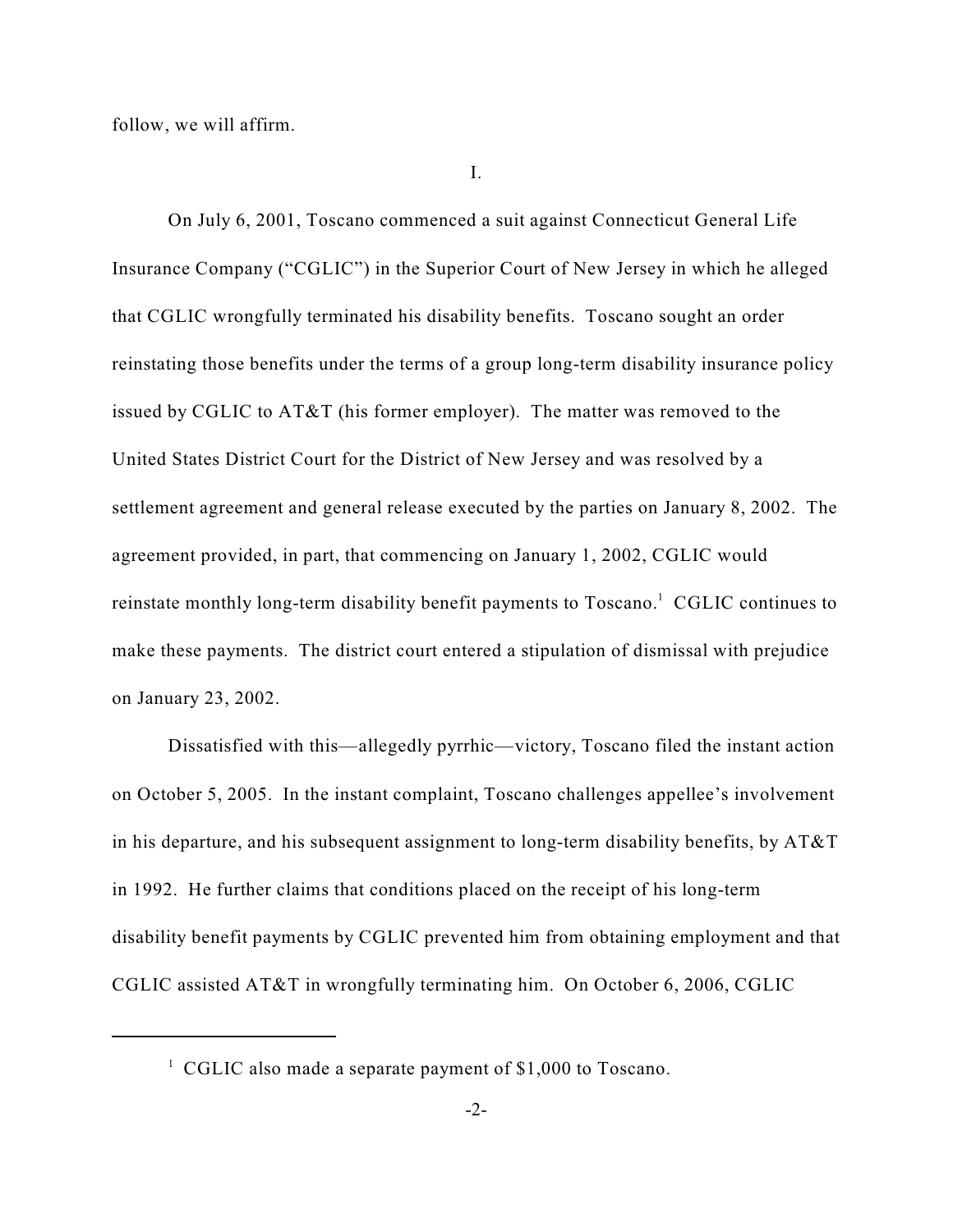moved to dismiss the complaint under Federal Rule of Civil Procedure 12(b)(6), arguing that it was barred by the doctrine of res judicata because the claims asserted were identical to those resolved previously by the settlement agreement. The district court agreed with CGLIC, noting that Toscano's claim was barred by claim preclusion, and granted CGLIC's motion to dismiss on February 16, 2007. Toscano filed a timely appeal.

#### II.

Our review of a district court's decision to grant a motion to dismiss is plenary. See Gen. Motors Corp. v. New A.C. Chevrolet, Inc., 263 F.3d 296, 325 (3d Cir. 2001). When considering a motion to dismiss pursuant to Rule 12(b)(6), we must view all facts, and reasonable inferences based on those facts, in the light most favorable to the non-moving party. See id. Generally, "[t]o the extent that [a] court considers evidence beyond the complaint in deciding a 12(b)(6) motion, it is converted to a motion for summary judgment." Anjelino v. N.Y. Times Co ., 200 F.3d 73, 88 (3d Cir. 1999). The defense of claim preclusion, however, may be raised and adjudicated on a motion to dismiss and the court can take notice of all facts necessary for the decision. Cf. Connelly Found. v. Sch. Dist. of Haverford Twp., 461 F.2d 495, 496 (3d Cir. 1972) (res judicata may be raised in motion to dismiss prior to answer). Specifically, a court may take judicial notice of the record from a previous court proceeding between the parties. See Oneida Motor Freight, Inc. v. United Jersey Bank, 848 F.2d 414, 416 n.3 (3d Cir. 1988).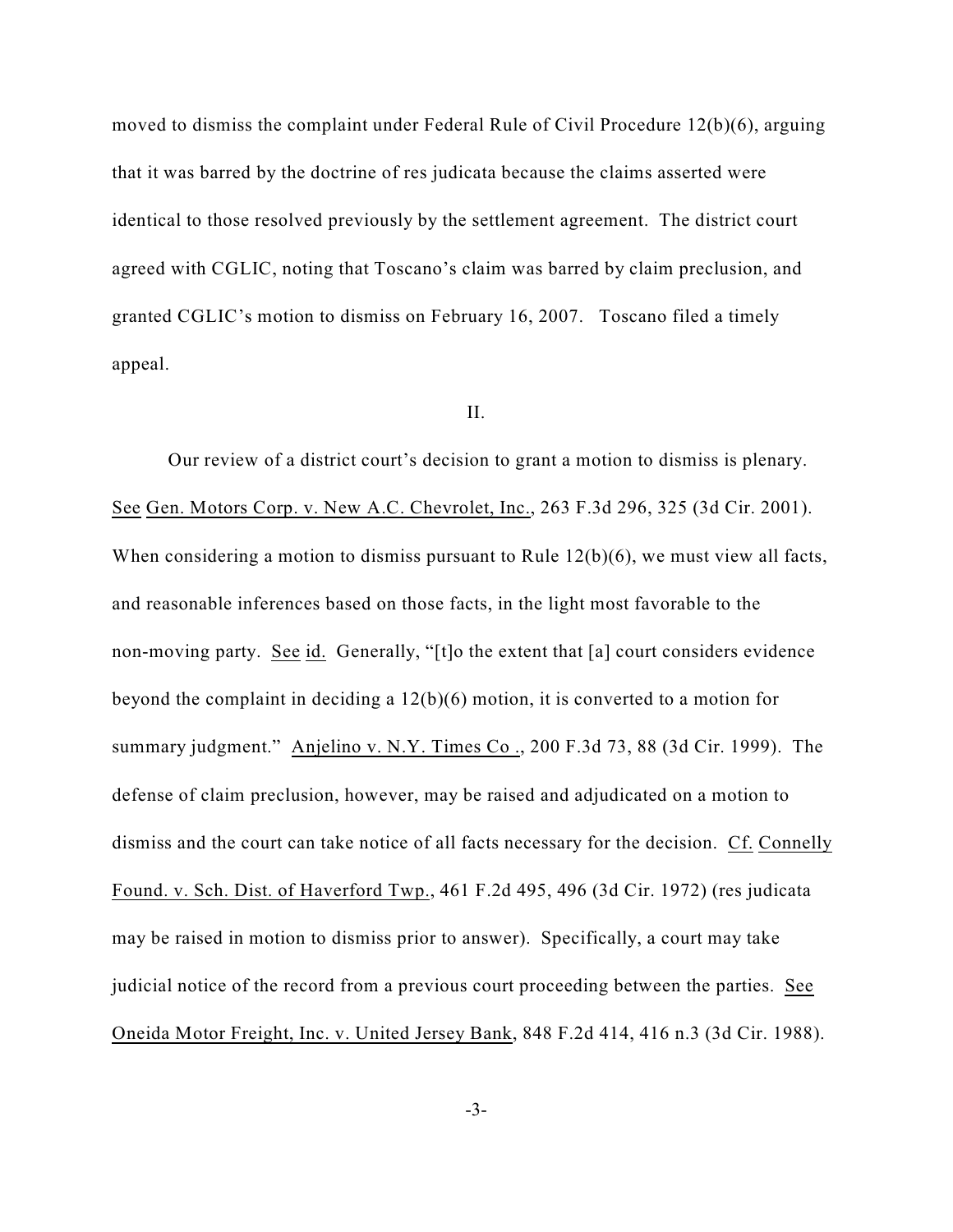"The party seeking to take advantage of claim preclusion has the burden of establishing it." Gen. Elec. Co. v. Deutz AG, 270 F.3d 144, 158 (3d Cir. 2001).

#### III.

We will affirm for substantially the same reasons set forth in the district court's opinion. Claim preclusion prevents claims between the same parties from being litigated anew after a final judgment has been entered in a previous suit.<sup>2</sup> See Semtek Int'l v. Lockheed Martin Corp., 531 U.S. 497, 502 (2001). The plaintiff is required to "present in one suit all the claims for relief that he may have arising out of the same transaction or occurrence." Lubrizol Corp., 929 F.2d at 963. "[A] somewhat modified form of res judicata" applies if a settlement agreement triggers a dismissal and a defendant's consequent discharge. Norfolk S. Corp. v. Chevron, U.S.A., Inc., 371 F.3d 1285, 1291 (11th Cir. 2004); see also Grimes v. Vitalink Commc'ns Corp., 17 F.3d 1553, 1557 (3d Cir. 1994) (holding that a class action settlement is "not simply a contract entered into by private parties, but is one that has been given a stamp of approval by the court"). The express terms of a settlement agreement, not merely the terms of the judgment, determine the bounds of preclusion after a settlement. See Norfolk S. Corp., 371 F.3d at 1291 (holding that "to preclude a wider range of matters than those specified in the Agreement

<sup>&</sup>lt;sup>2</sup> "Claim preclusion and issue preclusion are the currently accepted terms for two different applications of the doctrine of res judicata." Lubrizol Corp. v. Exxon Corp., 929 F.2d 960, 961 n.1 (3d Cir. 1991). Settlement agreements involve claim preclusion, not issue preclusion. See United States v. Int'l Bldg. Co., 345 U.S. 502, 505-06 (1953).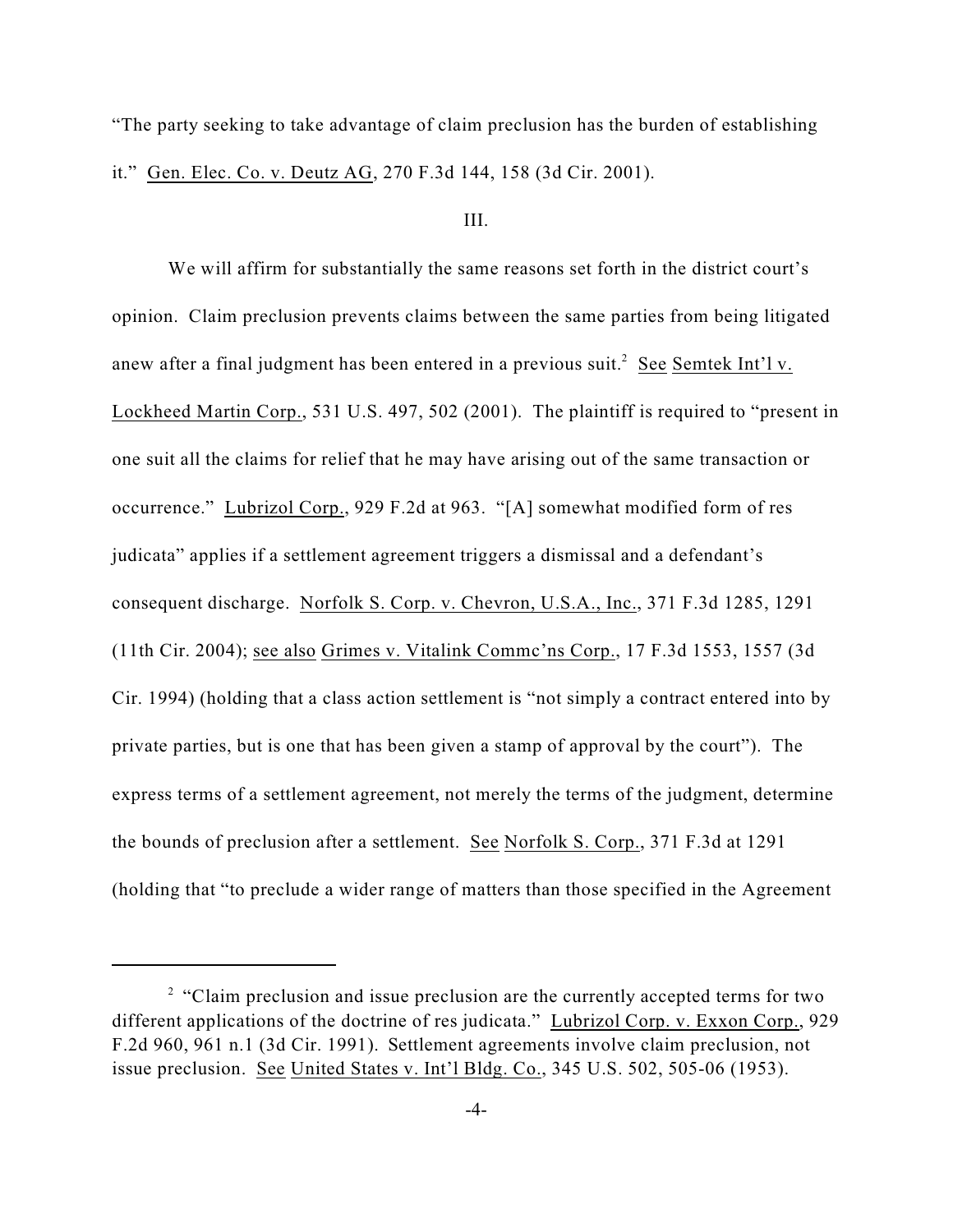would frustrate the parties' expressed intent and bestow upon [the defendant] a windfall of immunity from litigation"). Judicially approved settlement agreements are considered final judgments on the merits for the purposes of claim preclusion. See, e.g., Langton v. Hogan, 71 F.3d 930, 935 (1st Cir. 1995). Additionally, the identity of the cause of action refers not only to claims actually litigated, but to those that could have been litigated in the earlier suit if they arise from the same underlying transaction or events.<sup>3</sup> See Lubrizol, 929 F.2d at 964.

The district court correctly dismissed Toscano's instant complaint on the basis of claim preclusion. First, the parties here are plainly the same parties to the previous action. Cf. Bandai Am. Inc. v. Bally Midway Mfg. Co., 775 F.2d 70, 74 -75 (3d Cir. 1985). Second, as the district court properly concluded, a close examination of both the settlement agreement and the complaint here reveals that the factual underpinnings, the

<sup>&</sup>lt;sup>3</sup> In United States v. Athlone Industries, Inc., 746 F.2d 977 (3d Cir. 1984), this court articulated a multi-factor test to aid in the determination of whether two causes of action are identical for res judicata purposes:

<sup>(1)</sup> whether the acts complained of and the demand for relief are the same (that is, whether the wrong for which redress is sought is the same in both actions); (2) whether the theory of recovery is the same; (3) whether the witnesses and documents at trial are the same (that is, whether the same evidence necessary to maintain the second action would have been sufficient to support the first); and (4) whether the material facts alleged are the same.

Id. at 984 (citations and alterations omitted); see also In re Eastern Minerals & Chemicals Co. v. Mahan, 225 F.3d 330, 337-38 (3d Cir. 2000).